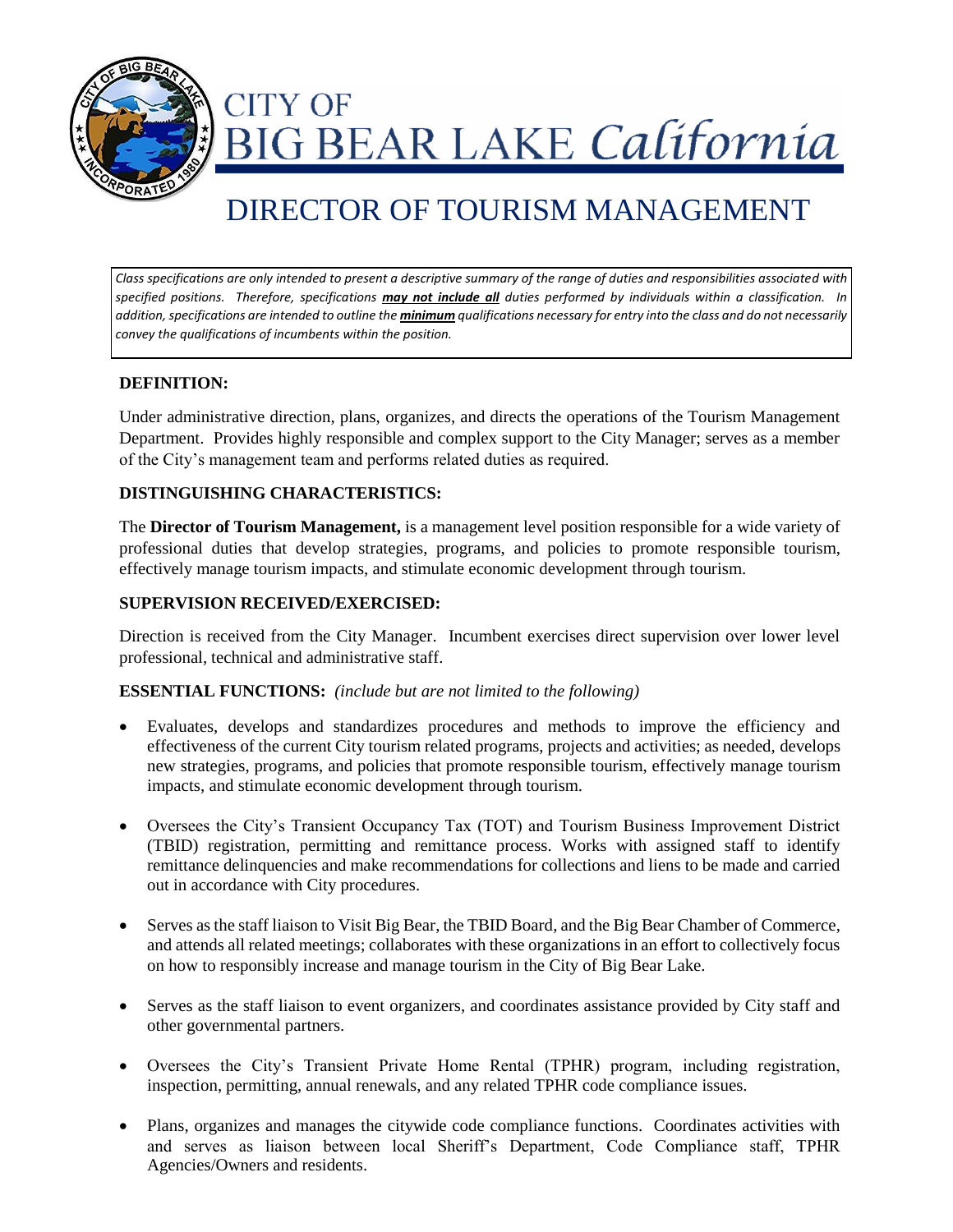- Oversees the parking citation program and vehicle removal process associated with snow removal.
- Coordinates and promotes efforts to mitigate community impacts resulting from the City's tourism economy, including excessive litter, noise, overcrowding of public spaces, traffic and parking congestion, and enforces City codes pertaining to any public nuisances created by the City's tourism economy.
- Develops and manages programs designed to promote public trust in the City and to enhance customer service. Provides assistance to customers by explaining City processes and procedures. Educates the public and facilitates the resolution of customer complaints by providing information, assistance, guidance and referrals.
- Composes, prepares and analyses staff reports and presentation materials; makes verbal and written presentations to community organizations, City staff, City Council, Planning Commission; and attends City Council and/or Planning Commission meetings, as needed.
- Participates in the development of the Tourism Management Department's budget and work plan; assigns work activities, projects and programs; monitors work flow; reviews and evaluates work product, method and procedures, ensuring the department's goals and objectives are met.
- Assists with the selection, orientation, motivation and evaluation programs for the Tourism Management personnel; provides or coordinates staff training; plans and supervises the staffs' work assignments; identifies and resolves staff deficiencies.
- Establishes positive working relationships with representatives of community tourism focused organizations/stakeholders, state/local agencies and associations, City management, fellow staff, tourism business owners and staff, and the public.
- Responds to the more challenging questions and concerns from the general public, event organizers, business owners, contractors, vendors, and outside agencies; provides information as appropriate and resolves public service or operational complaints; establishes and maintains a positive customer service orientation within the department.
- Performs other related duties as required and necessary for the successful performance of this position.

# **PHYSICAL, MENTAL, AND ENVIRONMENTAL WORKING CONDITIONS:**

Position requires prolonged or intermittent sitting, standing, walking, reaching, twisting, turning, kneeling, bending, squatting, and stooping in the performance of daily office activities. The position also requires grasping, repetitive hand movement, and fine coordination in preparing reports and using a computer keyboard in the performance of daily duties. Additionally, the position requires near and far vision in reading correspondence and using the computer, and acute hearing is required when providing phone and personal service. The ability to lift, drag, and push files, paper, and documents weighing up to 25 pounds also is required. The employee will be required to travel to different sites and locations; when working outdoors the incumbent may encounter extreme weather conditions, including wet, hot, cold, wind, snow, ice, and heavy vehicle traffic. The noise level in the work environment is usually quiet to moderate when indoors and moderate to loud when outdoors.